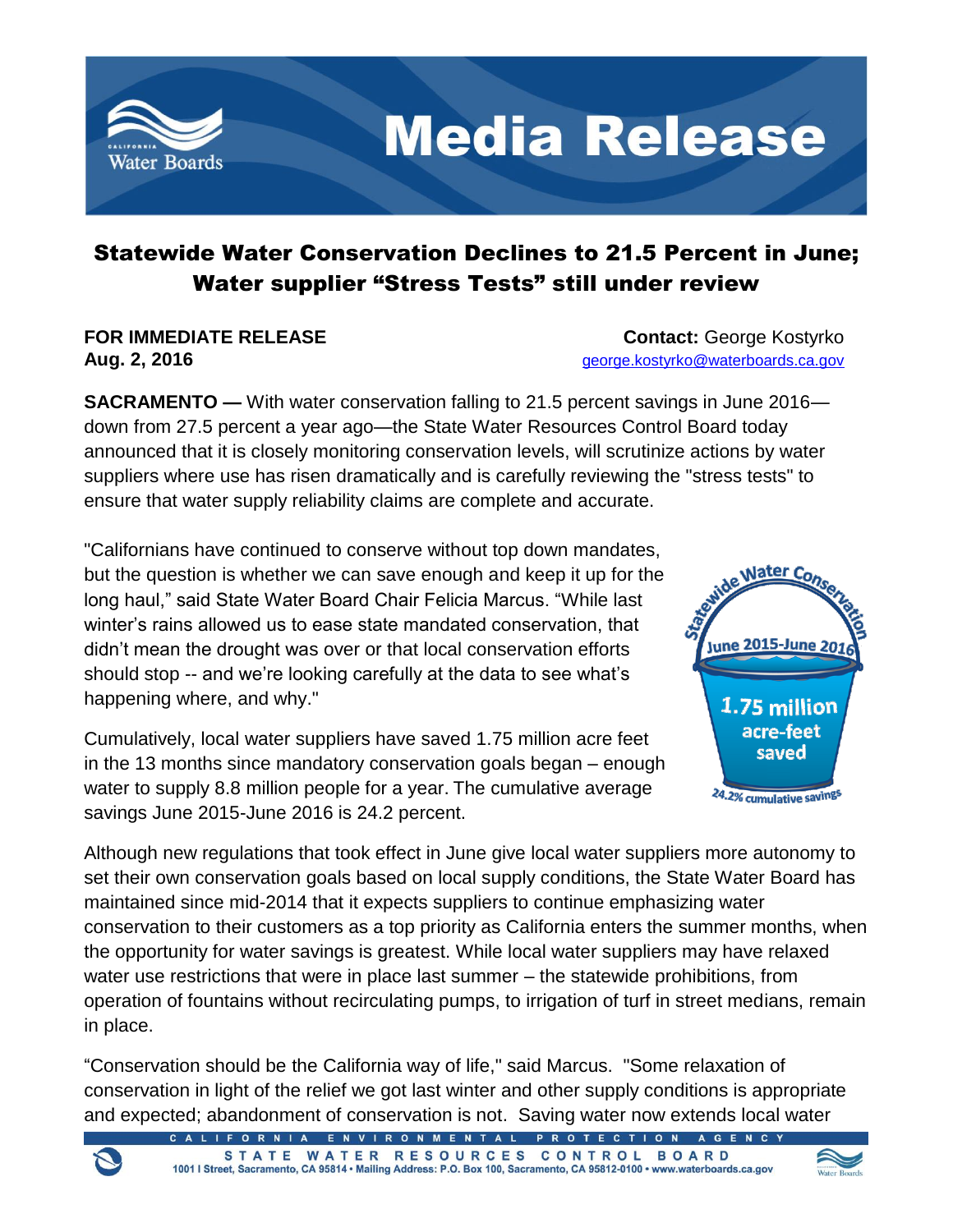

supplies into an uncertain future, and saves money in the long term on the need to develop additional supplies. In particular, the summer months are the time it's easiest to save by reducing outdoor irrigation to the minimum needed to water trees and shrubs while letting our lawns go the color of the surrounding hillsides."

### June Conservation Data

- Statewide water savings for June 2016 was 21.5 percent (143,130 acre feet or 46.6 billion gallons), a decrease from May 2016's 28.1 percent savings, and also a decrease from June 2015's 27.5 percent statewide savings (60.6 billion gallons).
- Cumulative statewide percent reduction for June 2015 June 2016 (thirteen months) is 24.2 percent, which equates to 1,752,918 acre-feet (571.2 billion gallons).
- Statewide average R-GPCD for June 2016 was 104.9 gallons; (an 18 percent increase) up from 86.7 R-GPCD in May 2016 and also above 98.1 R-GPCD reported for June 2015. All June [data can be found on this page.](http://www.waterboards.ca.gov/water_issues/programs/conservation_portal/conservation_reporting.shtml)

## Revised Emergency Regulations

Starting in June, the State Water Board's recently updated [emergency water conservation](http://www.swrcb.ca.gov/press_room/press_releases/2016/pr051816_waterconsreg.pdf)  [regulations](http://www.swrcb.ca.gov/press_room/press_releases/2016/pr051816_waterconsreg.pdf) give urban water agencies the ability to set their own conservation standards based on a "stress test" of supply reliability. Water suppliers must demonstrate that they have sufficient supplies to withstand three years of continuous drought or take additional measures that include mandatory conservation targets. The regulation is in effect through January 2017.

The deadline to submit the "stress test" results and three-year resiliency plans was June 22. While most urban water suppliers and wholesale water providers have submitted materials, the State Water Board staff is following up with a number of suppliers whose submissions appear inaccurate, incomplete, or unclear. Once all of the submissions have been received and are complete, the State Water Board will make them publicly available.

While water suppliers may calculate lower conservation targets for purposes of state enforcement, the State Water Board expects that they will continue to promote and achieve water conservation at the local level and enforce prohibitions on wasting water first enacted in July 2014. The Board expectation is that all water suppliers will continue encouraging their customers to conserve, even if they pass their "stress test" and demonstrate that they will have sufficient water after three additional dry years.

Moreover, the Board is prepared to come back in early 2017 to reimpose new mandatory water restrictions if needed.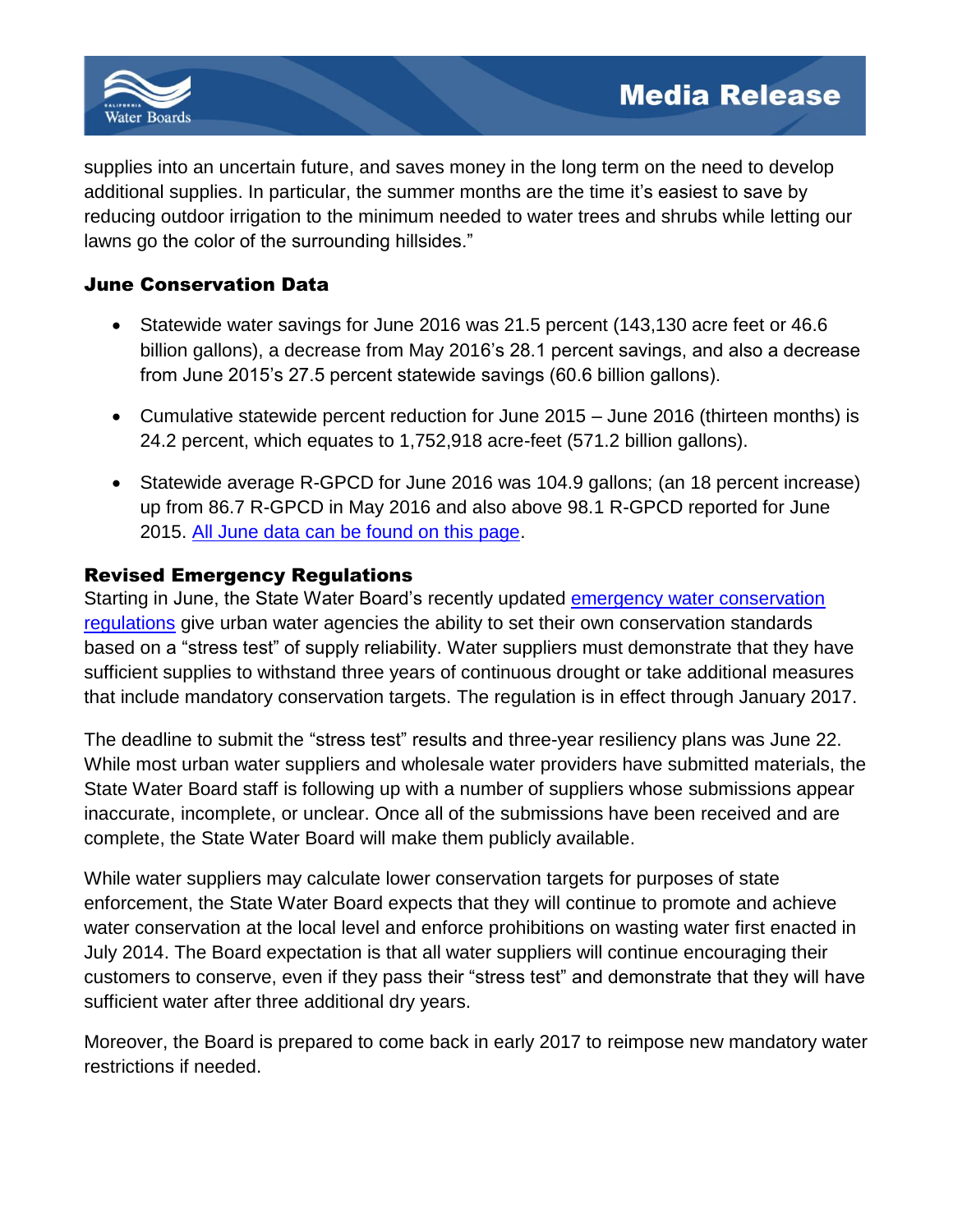

#### Permanent Ban on Wasting Water

The recently adopted regulation is part of a wider effort to build on short-term, emergency water restrictions to establish permanent conservation measures that improve long-term drought preparedness and eliminate the worst water-wasting practices. These actions will help achieve a top priority of the state's Water Action Plan: to "Make Conservation a California Way of Life."

In May, Governor Edmund G. Brown Jr. issued an [executive order](https://www.gov.ca.gov/docs/5.9.16_Attested_Drought_Order.pdf) calling for new permanent water use efficiency targets for each urban water supplier and for strengthening local Water Shortage Contingency Plans. The local "stress test" data and three-year resiliency plans collected by the State Water Board will serve as a bridge to these actions and inform the development of new water use efficiency targets.

The State Water Board regulation also continues the statewide ban on specific wasteful uses, such as hosing off sidewalks, driveways and other hardscapes; washing cars with hoses not equipped with a shut-off nozzle; and watering lawns in a manner that causes runoff. Prohibitions also remain against homeowners associations or local governments taking action against homeowners who reduce or stop watering lawns. As directed by the executive order, the State Water Board will be making these prohibitions permanent.

#### **Background**

In his April 1, 2015 [Executive Order,](http://www.waterboards.ca.gov/waterrights/water_issues/programs/drought/docs/040115_executive_order.pdf) in light of the worst snowpack in 500 years, Gov. Edmund G. Brown Jr. mandated a 25 percent water use reduction by users of urban water supplies across California. In May 2015, the State Water Board adopted an emergency regulation requiring a 25 percent reduction in overall potable urban water use statewide from June 2015 through February 2016.

On Feb. 2, 2016, based on Gov. Brown's [November 2015 Executive Order,](https://www.gov.ca.gov/docs/11.13.15_EO_B-36-15.pdf) the State Water Board approved an updated and extended emergency regulation. The extended regulation responded to calls for continuing the conservation structure that had spurred such dramatic savings while providing greater consideration of some factors that influence water use: climate, population growth and significant investments in new local, drought-resilient water supplies such as wastewater reuse and desalination.

On May 9, 2016, Governor Edmund G. Brown Jr. issued [Executive Order B-37-16,](https://www.gov.ca.gov/docs/5.9.16_Executive_Order.pdf) requiring the Board to adjust its emergency water conservation regulation through the end of January 2017 in recognition of improved urban water supply conditions across the state and, separately, take action to make some of the requirements of the regulation permanent. The Board [adopted the revised regulation](http://www.swrcb.ca.gov/press_room/press_releases/2016/pr051816_waterconsreg.pdf) on May 18. June was the first month under the revised regulation.